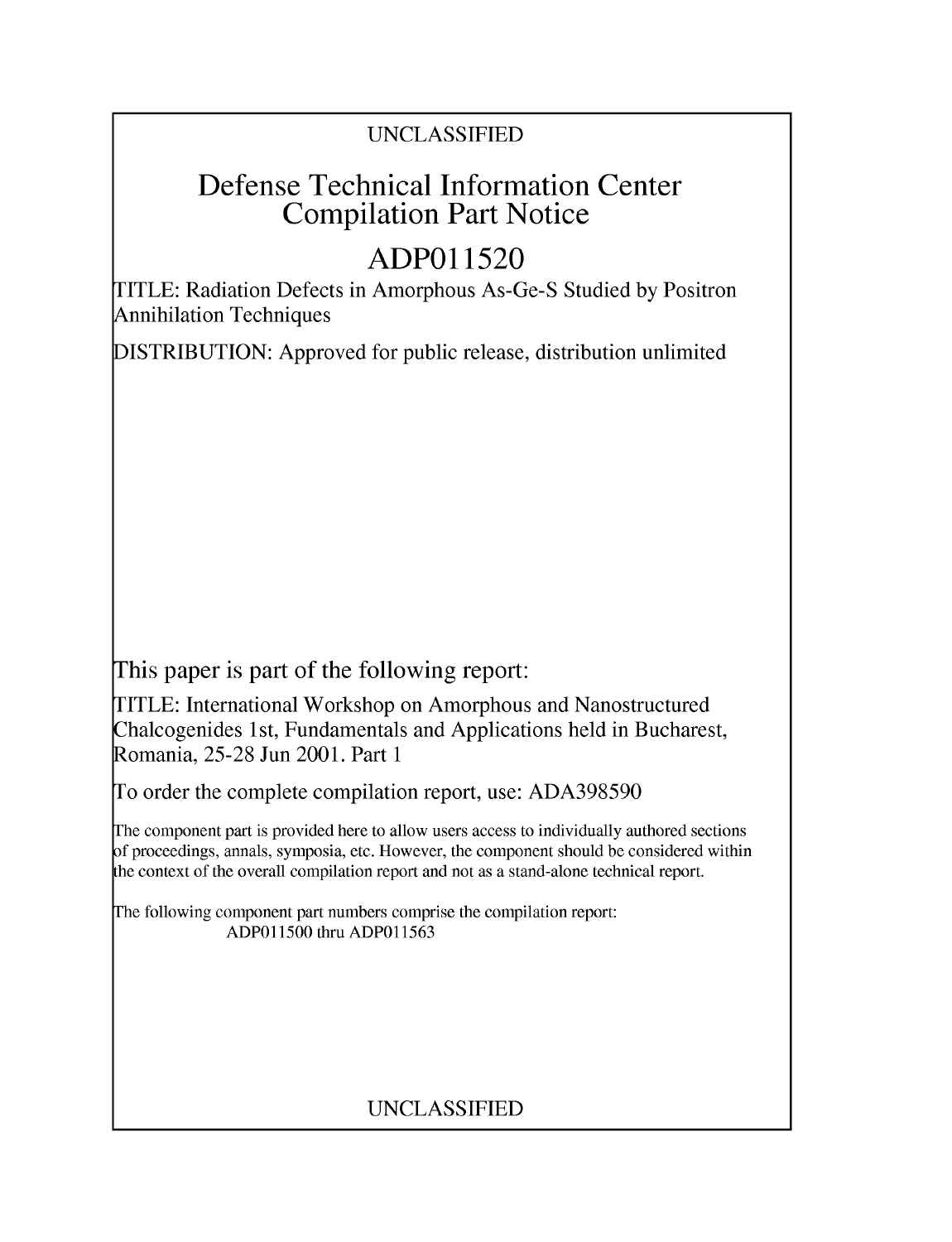### RADIATION **DEFECTS IN** AMORPHOUS As-Ge-S **STUDIED** BY POSITRON **ANNIHILATION TECHNIQUES**

**O. I. Shpotyuk<sup>a,b</sup>**, J. Filipecki<sup>b</sup>, R. Ya. Golovchak<sup>a,c</sup>, A. P. Kovalskiy<sup>a,d</sup>, M. Hyla<sup>b</sup>

<sup>a</sup>Scientific Research Company "Carat", Stryjska str. 202, 79031 Lviv, Ukraine bphysics Institute, Pedagogical University, **Al.** Armii Krajowej 13/15, 42201 Czestochowa, Poland

**CLviv** I.Franko National University, Physics Department, Dragomanova str. 50, 79005Lviv, Ukraine<br><sup>d</sup>National University "Lviv Polytechnics", Bandera str. 12, 79646 Lviv, Ukraine

The nature of coordination defects in chalcogenide vitreous semiconductors of As-Ge-S system have been analysed before and after  $\gamma$ -irradiation using the results of positron lifetime measurements. The correlations between the positron lifetime data, the structural features and the chemical compositions of glasses have been established. The identification of negatively charged point defects has been carried out.

(Received May 25, 2001; accepted June 11, 2001)

*Keywords:* Positron annihilation, Lifetime, Chalcogenide glasses, y-irradiation, Defects

#### **1.** Introduction

A good sensitivity of positron annihilation method to the changes in local structure of solids, to the presence of point defects, inhomogeneities and phase transitions makes it an important source of information, which allows to verify and to complete the results obtained by various experimental techniques. Sometimes, as in the case of chalcogenide vitreous semiconductors (ChVS), it is one of the exclusive experimental methods, which provides us with the qualitative and quantitative characteristics of the defect configuration [1-3]. ChVS are characterized by the presence in glass matrix of the specific oppositely charged diamagnetic  $D^{\dagger}$ -D coordination defects (CD) [4], which usually cannot be identified by the traditional techniques for the defects detection (ESR, luminescence, etc.). Such defects lead to the appearance of localized electronic states lying at the edges or inside of the ChVS band gap [5] that determines their main physical properties. The positron annihilation method was used for the investigation of CD nature practically in all of the known binary ChVS systems (As-S, As-Se, Ge-S, Ge-Se, Ge-Te and others) [1-3,6,7]. As a rule, two positron lifetimes were revealed for these ChVS. The first component (short-lived) was normally associated with the free positron annihilation, and the second (long-lived) one was attributed to the positron annihilation on the negatively charged point defects. At the same time, in some glasses the third component (with even greater lifetime) was observed. The last was connected with positronium formation inside of glass "free volume" [6]. Taking into account these results, positron annihilation studies for some elemental amorphous materials (such as Se [1]) as well as the data of other defect-sensitive methods the proper CD were identified for almost all binary ChVS. However, the ternary ChVS systems, which are more complicated from the structural point of view, are studied insufficiently in this context. The features of radiation-induced effects, intensively studied in last years, are determined by **D<sup>+</sup>-D** CD formation processes too [8,9]. Fair identification of these defects in ChVS before and after the radiation treatment is an important step to the understanding of the mechanism of induced changes. However, such investigations were not performed up to now.

In this connection, the positron lifetime measurements were performed for "stoichiometric"  $(As_2S_3)_{y}(GeS_2)_{1-y}$  and "non-stoichiometric"  $(As_2S_3)_{x}(Ge_2S_3)_{1-x}$  ChVS systems before and after y-irradiation. The analysis of possible CD formation processes was carried out taking into account the  $\gamma$ -induced optical changes in the fundamental absorption edge region.

#### 2. Experimental

The bulk samples of stoichiometric  $(As_2S_3-GeS_2)$  and non-stoichiometric  $(As_2S_3-Ge_2S_3)$  crosssections of correspondent glass forming region were prepared by the melt quenching method using the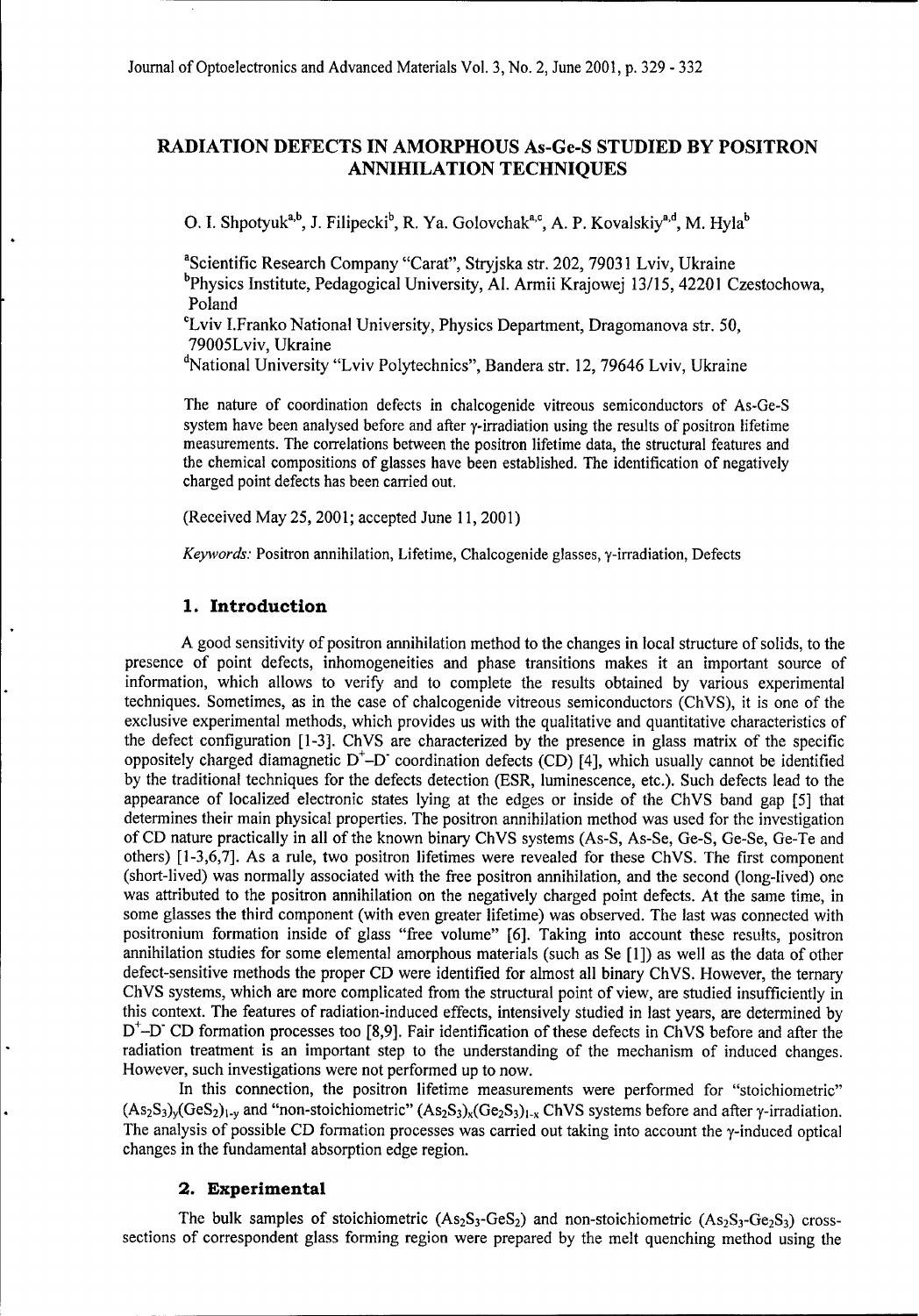mixture of high purity (99,9999%) Ge, As and S elements. The initial ingredients were sealed in quartz ampoules (10<sup>-3</sup> Pa) and heated gradually up to 1200 K. The furnace was rocked for 24 hours to obtain the most homogeneous melt. Then the obtained ingots were quenched on air at the ambient temperature. All ampoules were annealed additionally at the temperature of 20-30 K below softening point  $(T_{g})$  to remove the mechanical strains. The amorphous state of the obtained materials was controlled by character conchlike fracture, data of X-ray diffraction study and IR microscopy. Finally, all ingots were sliced into 1 mm thick disks and polished for precision optical measurements. The ChVS samples were irradiated by  $\gamma$ quanta at the power of exposure dose of 20 Gy/sec. The radiation treatnient was performed in the normal conditions of the stationary radiation field, created in the closed {ylindrical cavity owing to the concentrically established <sup>60</sup>Co (E=1.25 MeV) sources. The accumulated dose of 2.82 MGy was chosen taking into account previous investigations of radiation-induced effects in binary chalcogenide glasses [8,9]. The optical absorption coefficient  $\alpha$ (hv) was calculated from the transmission characteristics  $\tau$ (hv) (as described elsewhere [10]) measured before and after  $\gamma$ -irradiation using two-beam "Specord M-40" spectrophotometer (200-900 nm). Measurements of positron lifetimes were carried out using an ORTEC spectrometer of the resolution FWHM (full width at half maximum) =  $27\beta$  ps. <sup>22</sup>Na isotope positron source with 0.74 MBq activity was situated between two identical samples, forming a "sandwich" system.

#### **3.** Results and discussion

As it is known [11,12] the exponential character of the fundamental absorption edge (or so-called Urbach tail of absorption) is caused by the stochastic electrical fields of charged defect centers. As it was stated above in ChVS the  $D^{\dagger}$ -D<sup>-</sup> CD can play the role of such defects. The typical absorption spectra  $\alpha$ (hv) at the region of fundamental absorption edge before and after y-irradiation for the investigated glasses are shown in Fig. 1. It is clearly seen that after radiation treatment with 2.82 MGy dose the edge shifts towards the low energy values for all studied ChVS. This shift is accompanied with the changes in the edge slope and depends on the chemical composition of the sample. According to [13], the edge slope is directly connected with CD concentration. Thus, we can conclude that y-irradiation leads to the redistribution of defects in investigated ChVS. It was assumed previously [10] that radiation treatment of As-Ge-S glassy system causes the appearance of new  $D^{\dagger}$ -D CD, but the quantitative and qualitative description of this process was not carried out.



Fig. 1. The typical spectral dependence of absorption coefficient  $\alpha$ (hv) before and after  $\gamma$ irradiation with 2.82 MGy dose for As-Ge-S ChVS system.

Positron annihilation lifetime measurements show that before the  $\gamma$ -irradiation all stoichiometric compositions (data for two of them with the maximal content of  $As_2S_3$  and  $GeS_2$  components are presented in the Table 1) are characterized by the lone mean lifetime of positrons  $\sim 0.36$  be ns. This usually happens, when the channels of comparable intensities and close lifetimes cannot be resolved by the computer. According to [14,15], the above lifetime value is formed as a superposition of lifetimes corresponded to the free positron annihilation ( $-0.2$  ns), to the annihilation on dangling bonds of Ge<sub>3</sub> CD ( $-0.42$  ns), of

 $S_1^-$  CD ( $\sim$ 0.32 ns) and of As<sub>2</sub> CD ( $\sim$ 0.37 ns) (the upper index in the defect signature means the electrical charge of atom, and the lower one - the number of nearest covalent-bonded atoms). Because of small concentration of free carriers in most of ChVS  $(\sim 10^8 \text{ cm}^3 \text{ [16]})$  in comparison to D<sup>+</sup>-D<sup>-</sup> CD concentration  $({\sim}10^{16}\text{-}10^{19}\text{ cm}^{-3}$  [13,16]), the free positron annihilation component should bring a small contribution into the mean lifetime. Therefore, it can be concluded that before the  $\gamma$ -irradiation the amounts of  $Ge_3$ ,  $S_1^-$  and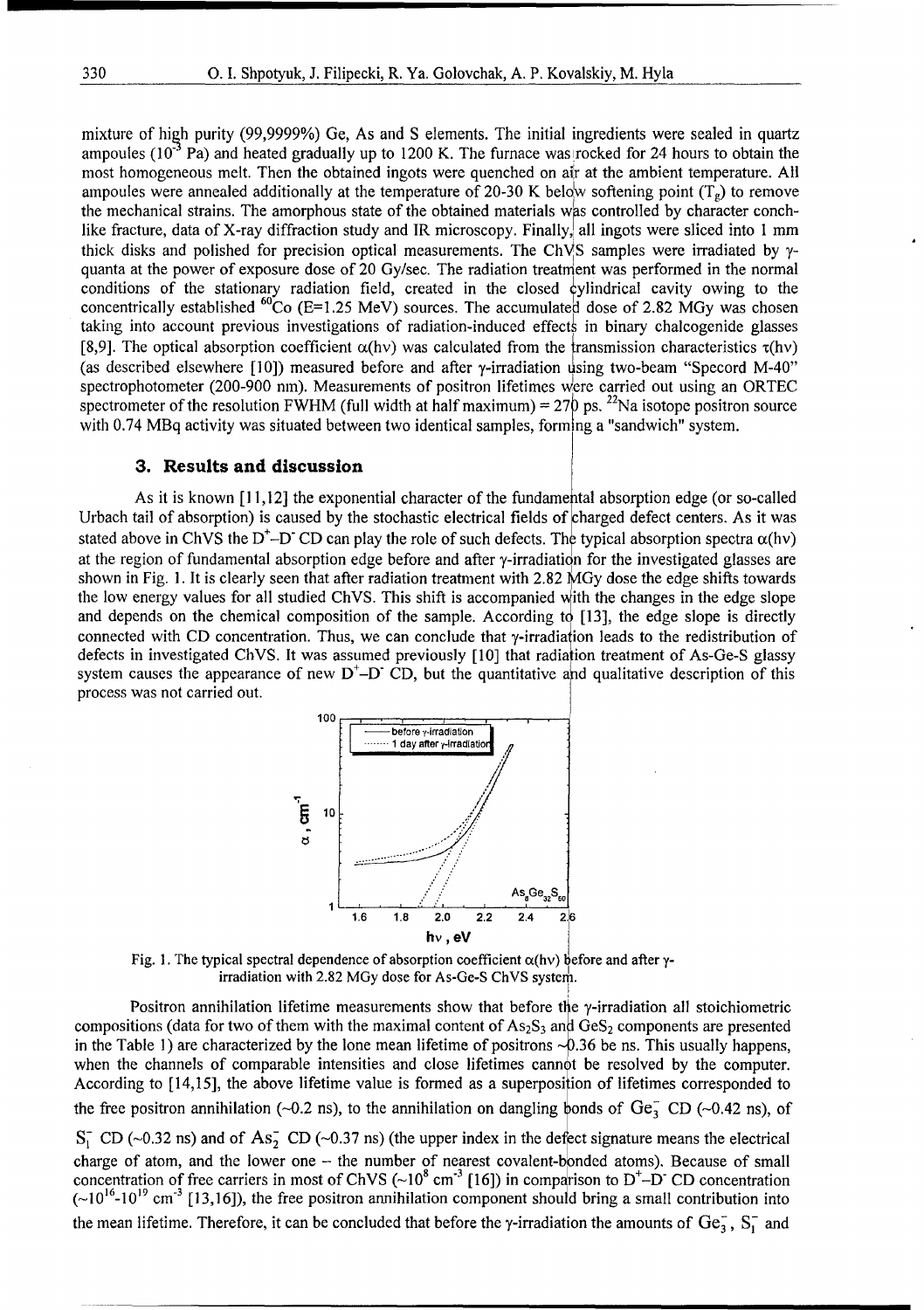As<sub>2</sub> CD in stoichiometric ChVS are of the comparable concentration. The changes in optical spectra after the y-irradiation (Fig. 1) are the evidence of the additional CD formation. The qualitative analysis of measured lifetimes shows the existence of two lifetime components after 7-treatment: short- and long-lived ( $\tau_1$  and  $\tau_2$ , respectively). The first one ( $\tau_1$ ~0.28 ns) seems to be responsible for the annihilation on S<sub>1</sub><sup>-</sup> CD. The second lifetime ( $\tau_2$ -0.39 ns) is attributed to the superposition of the annihilations on dangling bonds of  $Ge<sub>3</sub>$  and As<sub>2</sub> CD. According to the ratio of short- and long-lived components intensities (see Table 1), it can be concluded that in the case of As<sub>2</sub>S<sub>3</sub>-enriched compositions the  $S_1^ \gamma$ -induced CD creation is preferred. With the increasing of GeS<sub>2</sub> content in the investigated ChVS the role of Ge<sub>3</sub> and As<sub>2</sub> CD in radiation-induced optical effects becomes more essential.

| Chemical                         | Before y-irradiation     |                            | After $\gamma$ -irradiation (2.82 MGy) |                       |
|----------------------------------|--------------------------|----------------------------|----------------------------------------|-----------------------|
| composition                      | Experimental values      | Mean lifetime              | Experimental<br>values                 | Mean lifetime         |
|                                  |                          |                            | $\tau_1$ = 0.277±0.002;                |                       |
| $As_{28.6}Ge_{9.5}S_{61.9}$      | $\tau_1$ = 0.3638±0.0002 | $\tau = 0.3638 \pm 0.0002$ | $I_1 = 0.67 \pm 0.01$                  |                       |
| $y=0.6$                          |                          |                            | $\tau_2$ = 0.386±0.003;                | $\tau$ = 0.313±0.003; |
|                                  |                          |                            | $I_2 = 0.33 \pm 0.01$                  |                       |
|                                  |                          |                            | $\tau_1$ = 0.282±0.009;                |                       |
| $As_{6.25}Ge_{28.125}S_{65.625}$ | $\tau_1$ = 0.3644±0.0004 | $\tau = 0.3644 \pm 0.0004$ | $I_1 = 0.53 \pm 0.05$                  |                       |
| $y=0.1$                          |                          |                            | $\tau_2$ = 0.397±0.010;                | $\tau$ = 0.336±0.010; |
|                                  |                          |                            | $I_2 = 0.47 \pm 0.05$                  |                       |

Table 1. Positron lifetime characteristics of the samples from stoichiometric  $(As_2S_3)_{\nu}(GeS_2)_{1-\nu}$ ChVS system measured before and after y-irradiation with 2.82 MGy dose.

The results of positron lifetimes measurements for two non-stoichiometric ChVS compositions are presented in Table 2. As-enriched glasses are characterized by a lone mean lifetime of positrons (-0.34 ns) before the irradiation. The most probably, this value is a superposition of positron lifetimes connected with the annihilation on dangling bonds of the same CD  $(S_1, G_2, G_3)$  and  $As_2$ <sup>1</sup> [14,15] as in the case of stoichiometric samples. The ChVS with greater Ge content are characterized by two lifetimes. The shortlived component ( $\tau_1$ -0.24 ns) is connected with superposition of positron annihilation on the dangling bonds of  $S_1^-$  CD and positron annihilation on the trapping sites formed by the open volume defects such as the As, S or Ge vacancies (-0.25 ns) [ 17]. Since Ge-enriched samples of non-stoichiometric ChVS system are characterized by an excess of four-fold Ge atoms, we suppose a large number of such vacancies to be formed. The greater open volume, associated with clusters of above vacancies, is also assumed, but it can contribute only into  $\tau_2$  (long-lived component of positron lifetimes) according to [17]. Besides it,  $\tau_2 \sim 0.39$ ns lifetime component includes the positron annihilation on dangling bonds of  $Ge_3^-$  and As<sub>2</sub> CD [15]. It should be noted, that in the case of stoichiometric samples the contribution into measured lifetime from positron annihilation processes inside of microvoids (vacancies or their clusters) is of less order. The reason is that the stoichiometric ChVS compositions predict the saturation of all chemical bonds due to their main structural units  $-$  AsS<sub>3/2</sub> pyramids and GeS<sub>4/2</sub> tetrahedra and, as a result, the more compact ChVS structure. In the non-stoichiometric glasses (especially those with high Ge content) the construction of optimal number of such structural units is complicated that favor the formation of open volume defects. Two positron lifetimes were observed after the y-irradiation of non-stoichiometric ChVS samples. The short-lived component ( $\tau_1$ -0.27 ns) was connected with positron annihilation on the trapping sites of As, S or Ge atoms and with annihilation on the dangling bonds of S<sub>1</sub> CD. The long-lived one  $(\tau_2$ -0.39 ns) was attributed to the positron annihilation processes in the microvoids of a greater volume as well as to the annihilation on dangling bonds of  $Ge_3^-$  and  $As_2^-$  CD. Owing to the intensities ratio of these lifetime components in the investigated non-stoichiometric ChVS, it can be concluded that the y-radiation produces the additional number of  $D^{\dagger}-D^-$  defects and favors the microvoids formation.